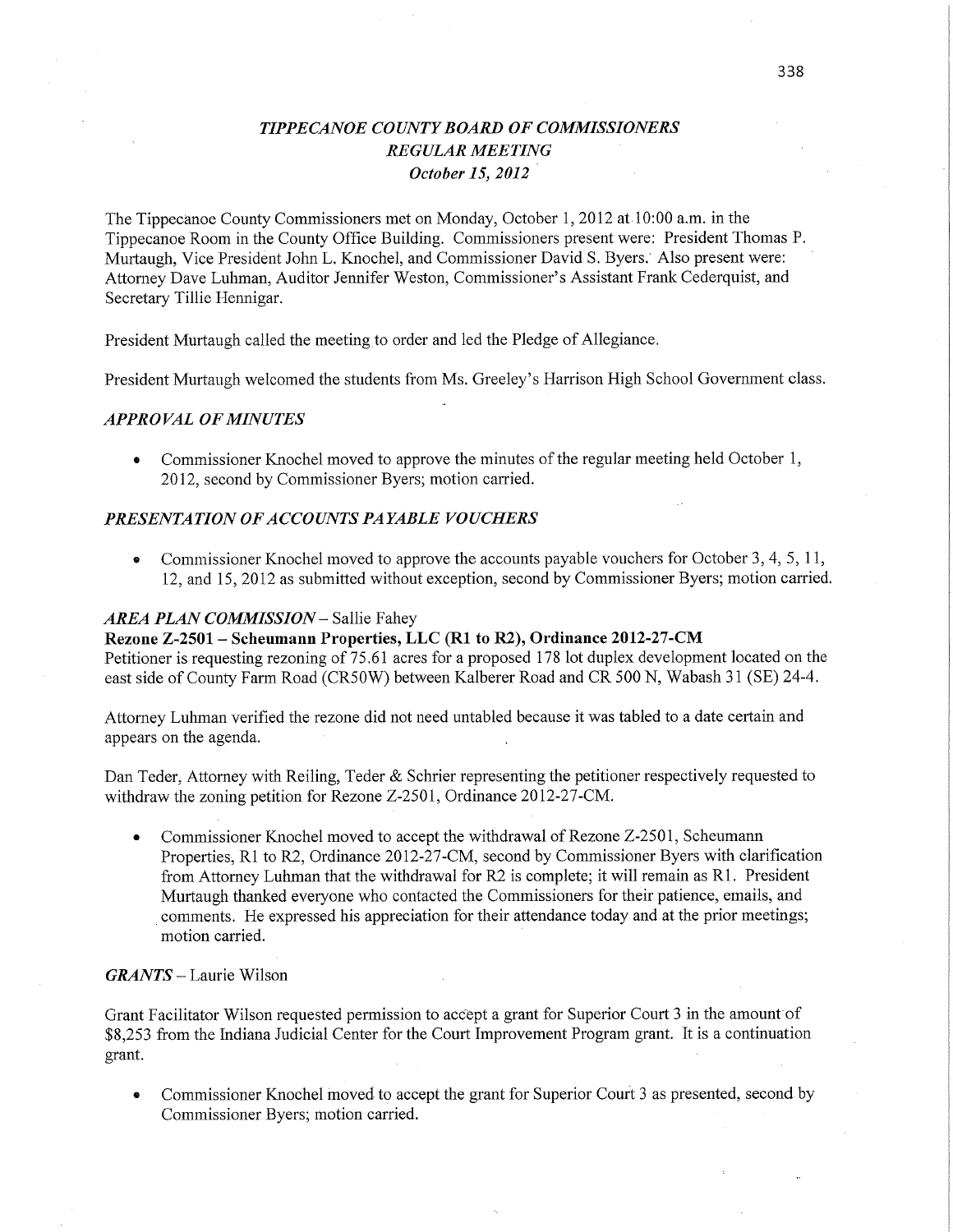Grant Facilitator Wilson requested permission to accept <sup>a</sup>grant for CASA in the amount of \$22,768 with a \$5,692 match from the Indiana Criminal Justice Institute. The grant is for Victims of Crime Act ' (VOCA) and is a continuation grant.

**0** Commissioner Knochel moved to accept the grant for CASA as presented, second by Commissioner Byers; motion carried.

Grant Facilitator Wilson requested permission to apply for <sup>a</sup>grant for TEMA in the amount of \$5,000 from Indiana Department of Homeland Security for training. This grant is new.

**0** Commissioner Knochel moved to approve permission to apply for the grant for TEMA, secofid by Commissioner Byers; motion carried.

Grant Facilitator Wilson requested permission to authorize the issuance and publication of a Request for Proposal (RFP) for District 4 Interim Administrative Coordinator. Tippecanoe County is the fiscal agent for the grant that pays for the position, having the obligation to advertise for bids for the position. The position is a contract position over \$50,000 and requires an annual RFP.

**-** Commissioner Knochel moved to approvg permission of issuance for the RFPDistrict 4 Interim Administrative Coordinator as presented, second by Commissioner Byers; motion carried.

## *COMMUNITY CORRECTIONS* **—** Dave Heath

# **Grant Amendment** to allow Community **Corrections** to house **State Department** of Corrections **Work Release Participants**

Community Corrections Executive Director Heath said the amendment is to the existing grant, allowing housing of Department of Corrections (DOC) work release inmates. Community Corrections participated in the program <sup>a</sup>couple of years ago but the program was discontinued. The program has been re-started and the grant amendment will allow participation.

**0** Commissioner Knochel moved to approve of the grant amendment as presented, second by Commissioner Byers; motion carried.

For the benefit of the Harrison **High** School students, Director Heath provided an overview of Community Corrections: Community Corrections was established 15 years ago as an alternative for sentencing to prevent people from going to the Department of Corrections. Tippecanoe County has 54 participants on work release and they are housed at the building on North 9th Street, just past the jail. There are approximately 325 people on house arrest who wear ankle bracelets and are monitored from their houses. Surveillance **Officers** go to their house and check on them 3-4 times per **week.** There is also day reporting and they check in every day at the building. In total, there are approximately 460 participants on Community Correction programs in Tippecanoe County. By having the programs, it defers them from going to prison. Statewide, in the 78 counties there are 17,000-18,000 people in Community Corrections with an additional 27,000-2 8,000 in the Indiana Department of Corrections.

### *RESOLUTION 2012-28-CM*

**Establishing** the intent to **conduct a Commissioners' sale** to sell tax **sale** certificates for **properties that** are **severely** delinquent in payment of **property taxes.** 

Attorney Luhman said Resolution 2012-28-CM authorizes the Commissioners to conduct a sale of tax sale certificates. There are a number of properties with delinquent property taxes. They were offered for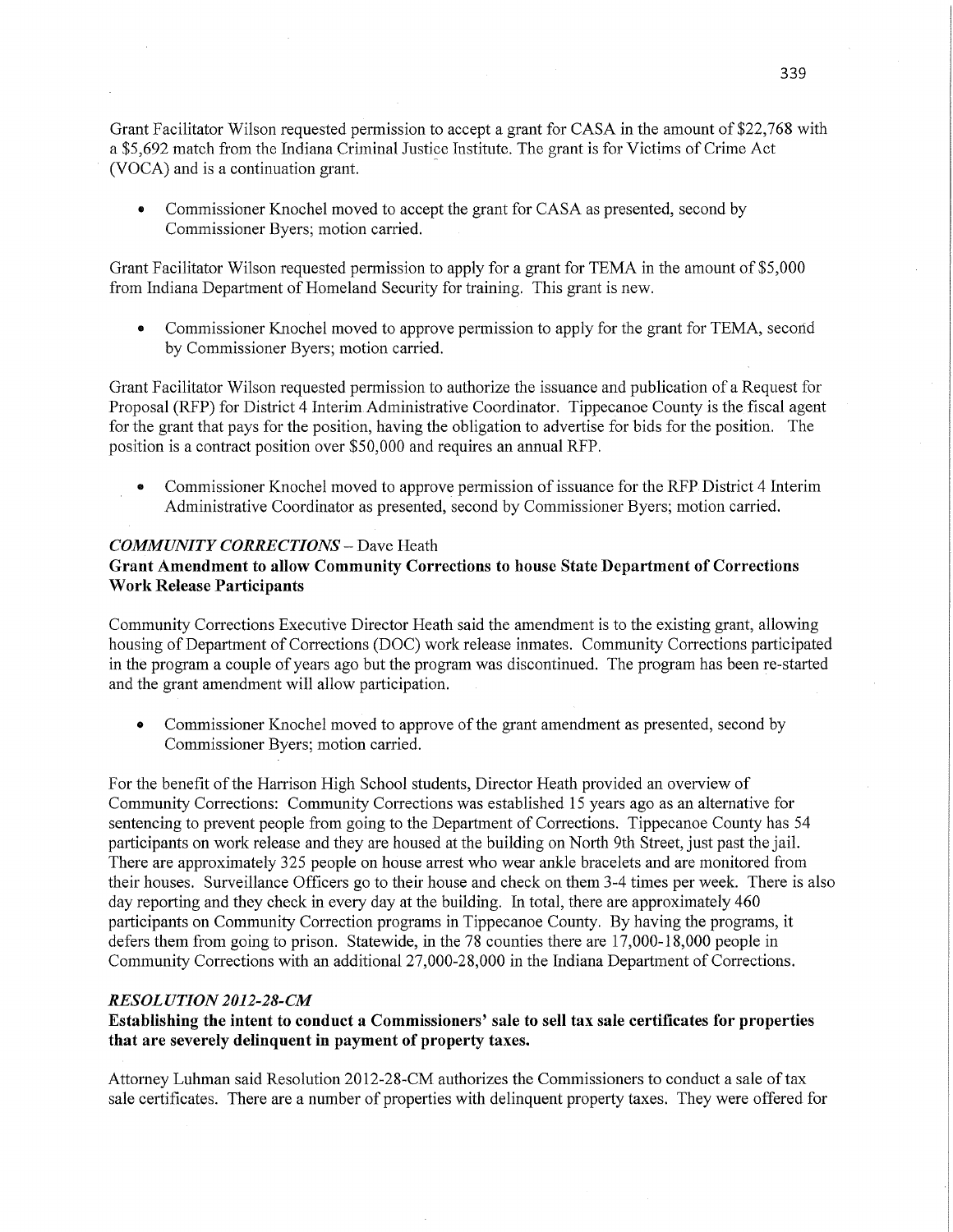sale by the Treasurer and Auditor at the County tax sale; there were no bidders and did not sell. As <sup>a</sup> result, the Commissioners may acquire the certificates. By adopting the resolution, the Commissioners may conduct a sale of the certificates to attempt to sell the properties. The difference between the Commissioners Certificate Sale and the County Tax Sale is at the County Tax Sale there is <sup>a</sup>required minimum bid that includes all the back taxes, interest, and penalties up to the date of the sale. The Commissioners can accept a lesser amount since the properties did not sell. There is not a set date for the sale. Once the certificate sale is authorized, it can be coordinated with the contractor to conduct the sale. The previous sale was an internet auction, allowing on-line bidding.

• Commissioner Knochel moved to approve Resolution 2012-28-CM as presented, second by Commissioner Byers; motion carried.

## *APPLICATION* TO *VILLA*

**0** Commissioner Knochel moved to appfove two applications to the Tippecanoe Villa; one for Rick L. Murphy and one for Terry W. Brand, second by Commissioner Byers; motion carried.

# *APPOINTMENT* T0 *COMMUNITY CORRECTIONS* AD *VISORY BOARD*

For the students' benefit, Commissioner Knochel said the Community Corrections Board is the governing body of the facility Director Heath spoke about.

• Commissioner Knochel moved to approve the appointment of Dale Bartlett to the Tippecanoe County Community Corrections Board, second by Commissioner Byers; motion carried.

#### *APPOINTMENT* T0 *COMMON* WA GE *BOARD*

President Murtaugh explained for any common construction project over \$150,000 the County government performs, <sup>a</sup>common wage board is appointed to set the wages for the project. There are two of those projects today.

- **0** Commissioner Knochel moved to approve the appointment of Dave Lahr, Frank Cederquist, and Eleanor Mlynarik to the Common Wage Board for the Erosion Control on Eisenhower Road project, second by Commissioner Byers; motion carried.
- **0** Commissioner Knochel moved to approve the appointment of Frank Cederquist to the Purdue University common construction, second by Commissioner Byers; motion carried.

#### *UNFINISHED/NEWBUSINESS —* none

#### *REPORTS* ON *FILE*

The following report will be on file in the Commissioner's office.

Central Mail and Duplicating

### *PUBLIC COMMENT*